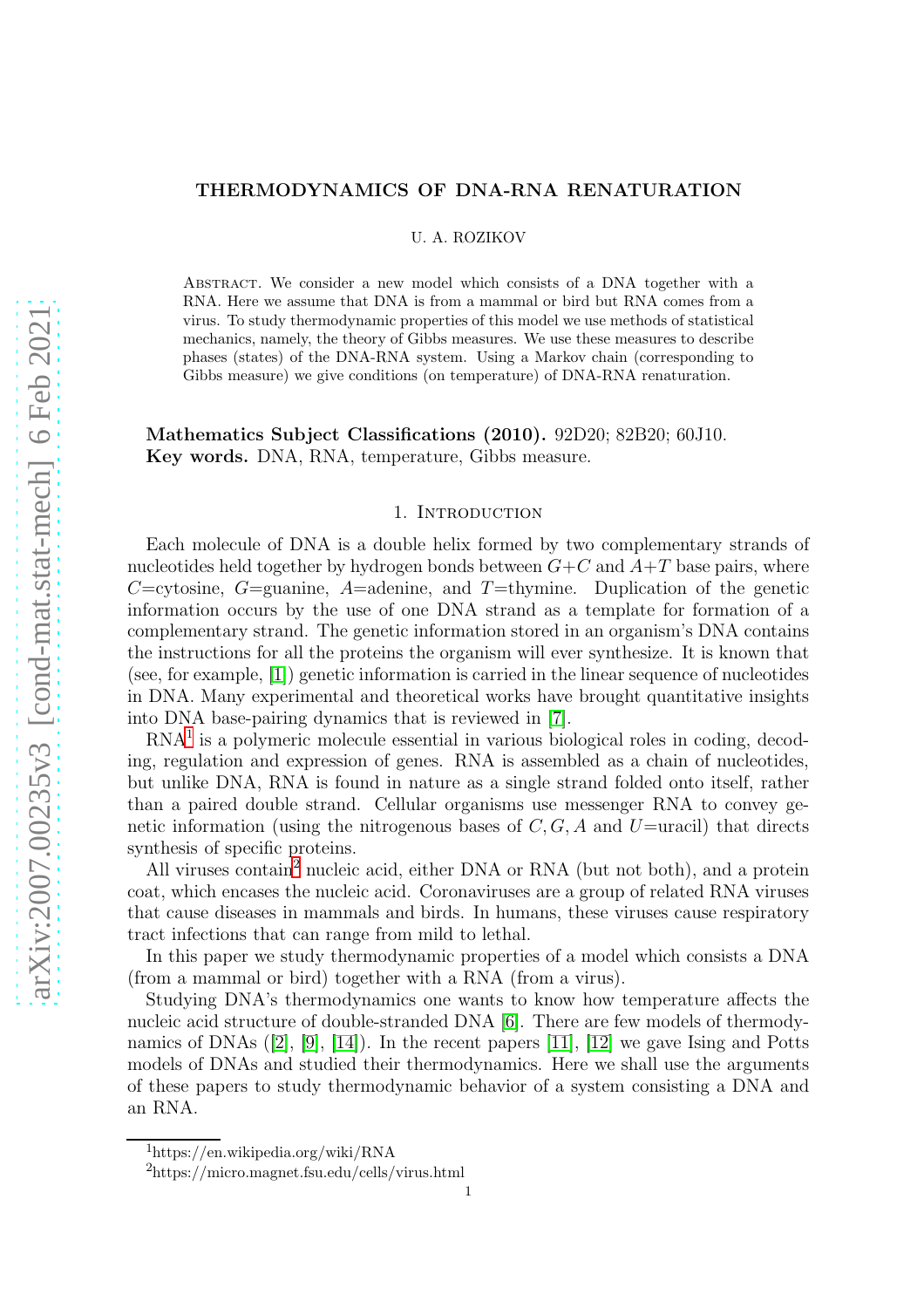#### 2 U. A. ROZIKOV

The paper is organized as follows. In Section 2 we give main definitions and define our model of DNA and RNA. Moreover, we give a system of functional equations, each solution of which defines a consistent family of finite-dimensional Gibbs distributions and guarantees existence of thermodynamic limit for such distributions. These Gibbs measures are important to describe states of the DNA-RNA system. Section 3 is devoted to translation invariant Gibbs measures (i.e. constant solutions of the system of functional equations). We show uniqueness of translation invariant Gibbs measure (depending on parameters of the model). In the last section by properties of Markov chains (corresponding to Gibbs measures) we give conditions (on temperature) of DNA-RNA renaturation

### 2. System of equations describing of DNA-RNA renaturation

The structure of DNA, at the microscopic level, can be described using ideas from statistical physics (see [\[13\]](#page-10-8), [\[15\]](#page-10-9)), where by a single DNA strand is modelled as a stochastic system of interacting bases with long-range correlations. This approach makes an important connection between the structure of DNA sequence and temperature; e.g., phase transitions in such a system may be interpreted as a conformational (topological) restructuring.

In this section we consider a new model which consists a DNA together with an RNA. The bases in nucleic acids can interact via hydrogen bonds. Base pairing stabilizes the native three-dimensional structures of DNA and RNA. Our interpretation of this system is that RNA tries to denature the DNA and renature a new DNA by adding its own nitrogenous bases (as analogue of corona virus's RNA).

A DNA denaturation process is the breaking of the hydrogen bonds connecting the two stands under treatment by heat [\[3\]](#page-10-10), [\[15\]](#page-10-9). The process consists of the splitting of DNA base pairs, or nucleotides, resulting in the separation of two complementary DNA strands<sup>[3](#page-1-0)</sup>. In the past decades DNA denaturation attracted the interest of various researchers, which introduced and studied statistical and dynamical models of this fundamental biological process (see [\[5\]](#page-10-11), recent paper [\[8\]](#page-10-12) and the references therein).

It is known that in a DNA each  $A + T$  pair connected by two hydrogen bonds, while each  $C + G$  pair connected by three hydrogen bonds. Therefore in this section we model them as (spin value)  $2 = A + T$ ,  $3 = C + G$ . A melted (broken) under treatment by heat hydrogen bond assigned to (spin value) 0. The base pairs  $A + T$  (in DNA), and  $A + U$  (in RNA) considered as identical in process of renaturation of DNA from the RNA (of the virus).

Then a DNA can be considered as a ladder shown in Fig. [1.](#page-2-0) An RNA is a onedimensional line (also showed in Fig. [1\)](#page-2-0). Thus our (spin) system is a double-ladder levels of which denoted by integer numbers  $n \in \mathbb{Z}$ . Assume a base pair is either broken or intact.

To each base pair of level  $i \in \mathbb{Z}$  assign two parameters  $d_i$  (to base pair of DNA) and  $r_i$  (to the base pair of renatured DNA, i.e. between old DNA and RNA). These parameters are defined as

$$
d_i = \begin{cases} 0, & \text{if the } i\text{th base pair of DNA is broken} \\ 2, & \text{if the } i\text{th base pair of DNA is intact and at state } A + T \\ 3, & \text{if the } i\text{th base pair of DNA is intact and at state } C + G, \end{cases}
$$

<span id="page-1-0"></span> $3$ https://www.ncbi.nlm.nih.gov/books/NBK21514/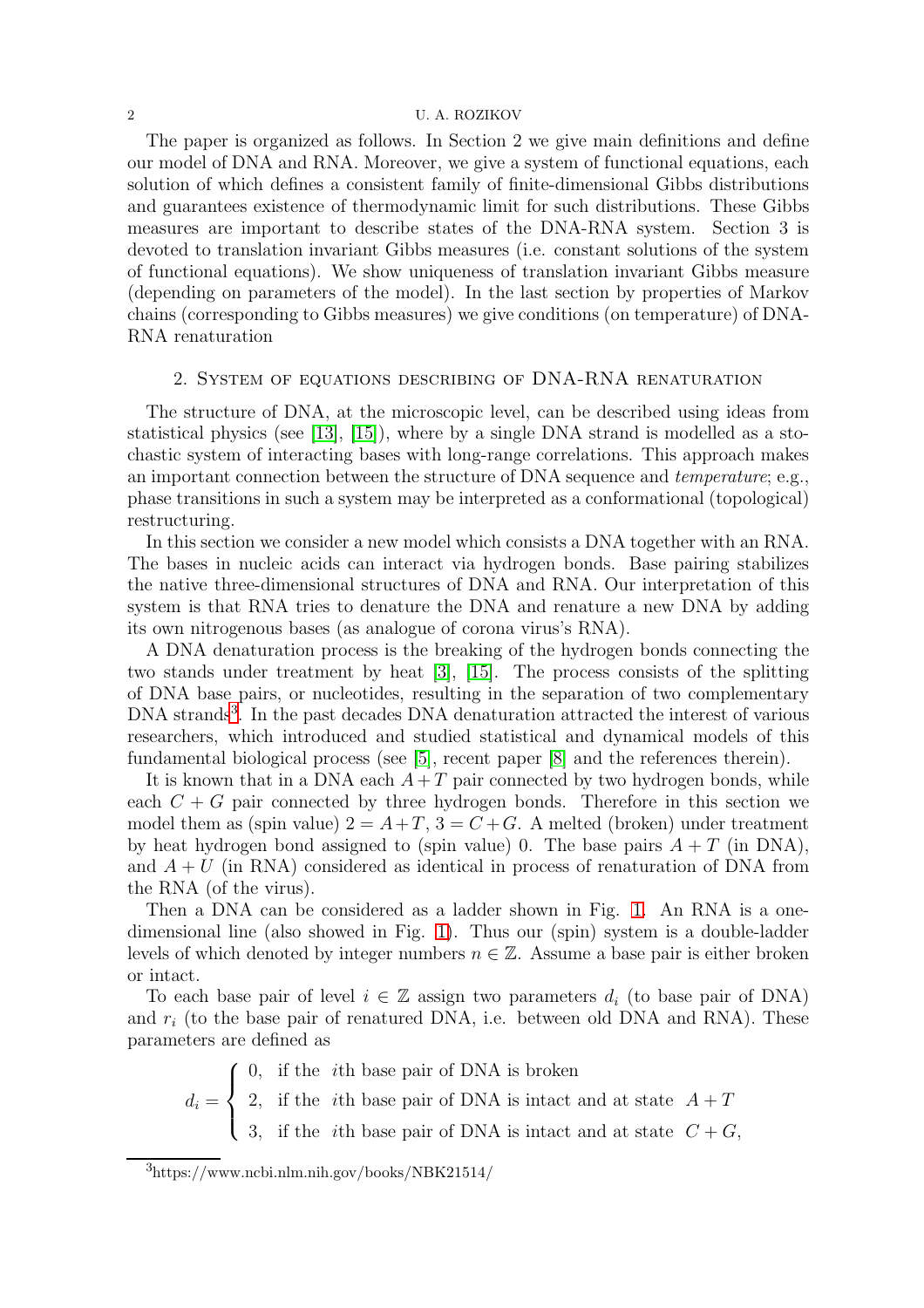<span id="page-2-0"></span>FIGURE 1. The common picture of DNA and RNA (the double-ladder). Configuration consisting 0, 2, 3 is the state of DNA-RNA denaturationrenaturation at a given temperature  $T$ . The value 0 means that the corresponding pair is broken (melted).

 $r_i =$  $\sqrt{ }$  $\int$  $\overline{\mathcal{L}}$ 0, if the ith base pair between DNA and RNA is broken 2, if the *i*th base pair between DNA and RNA is intact and at state  $A + T$ 3, if the *i*th base pair between DNA and RNA is intact and at state  $C + G$ . Since RNA (as corona virus) will break base pair of DNA and puts its own pair, we have condition

$$
d_i r_i = 0, \text{ for all level } i \in \mathbb{Z}.
$$
 (2.1)

Thus the configuration space  $\Omega$  of our system is build by configurations

$$
d = \{d_i \in \{0, 2, 3\} : i \in \mathbb{Z}\}, \quad r = \{r_i \in \{0, 2, 3\} : i \in \mathbb{Z}\},
$$

as

$$
\Omega = \{ \sigma = (d, r) \in \{0, 2, 3\}^{\mathbb{Z}} \times \{0, 2, 3\}^{\mathbb{Z}} : d_i r_i = 0, \forall i \in \mathbb{Z} \}.
$$
  
 
$$
\subseteq \Omega \text{ define its energy (Hamiltonian) by}
$$

For each  $\sigma \in \Omega$  define its energy (Hamiltonian) by

<span id="page-2-2"></span>
$$
H(\sigma) = H(d, r) = -J \sum_{i=-\infty}^{+\infty} (\delta(d_i, d_{i+1}) + \delta(r_i, r_{i+1})) - \alpha \sum_{i=-\infty}^{+\infty} (d_i + r_i), \qquad (2.2)
$$

where  $J \in \mathbb{R}$  is coupling constant between base pairs,  $\alpha \in \mathbb{R}$  is external field and  $\delta$  is Kronecker delta:

$$
\delta(a, b) = \begin{cases} 1, & \text{if } a = b \\ 0, & \text{if } a \neq b. \end{cases}
$$

Denote by  $\sigma_n$  the restriction of the configuration  $\sigma \in \Omega$  on  $\mathbb{Z}_n = \{-n, -n+1, \ldots, n-1\}$ 1, n} and by  $\Omega_n$  the set of all such configurations. In general, for a subset  $A \subset \mathbb{Z}$  denote by  $\Omega_A$  the set of all configurations restricted on A.

Define a finite-dimensional distribution of a probability measure  $\mu$  on  $\Omega_n$  as

<span id="page-2-1"></span>
$$
\mu_n(\sigma_n) = Z_n^{-1} \exp\left\{-\beta H_n(\sigma_n) + \sum_{m \in \{-n, n\}} h_{m,d_m,r_m} \right\},\tag{2.3}
$$

where  $\beta = 1/T$ ,  $T > 0$  is temperature,  $Z_n^{-1}$  is the normalizing factor,

<span id="page-2-3"></span>
$$
h_{m,i,j} \in \mathbb{R}, \quad i, j = 0, 2, 3, \quad m = -n, n \tag{2.4}
$$

are real numbers and

$$
H_n(\sigma_n) = -J \sum_{i=-n}^n (\delta(d_i, d_{i+1}) + \delta(r_i, r_{i+1})) - \alpha \sum_{i=-n}^n (d_i + r_i).
$$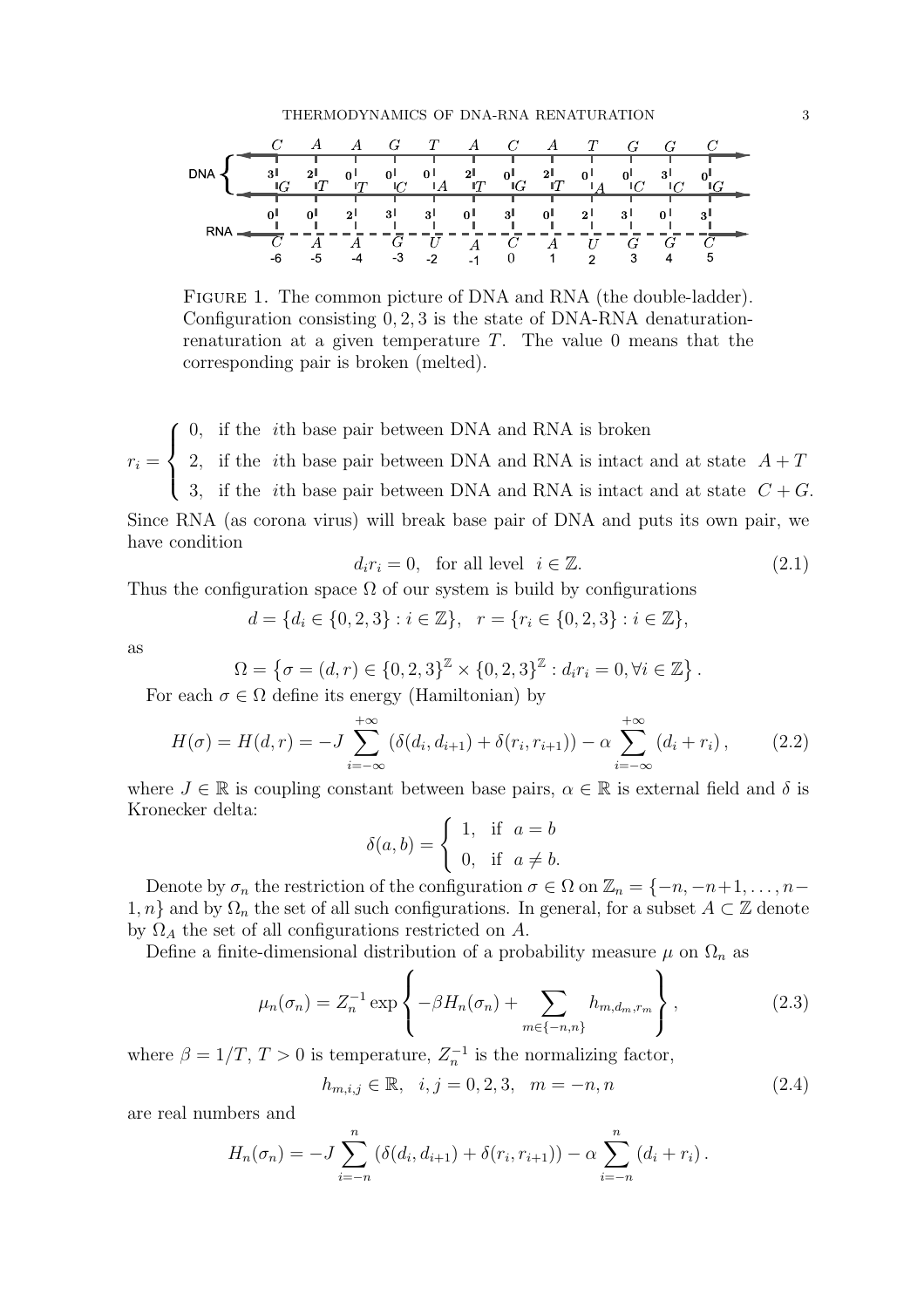We say that the probability distributions [\(2.3\)](#page-2-1) are compatible if for all  $n \geq 1$  and  $\sigma_{n-1} \in \Omega_{n-1}$ :

$$
\sum_{\omega_n \in \Omega_{\{-n,n\}}} \mu_n(\sigma_{n-1} \vee \omega_n) = \mu_{n-1}(\sigma_{n-1}). \tag{2.5}
$$

Here  $\sigma_{n-1} \vee \omega_n$  is the concatenation of the configurations. In this case there exists a unique measure  $\mu$  on  $\Omega$  such that, for all n and  $\sigma_n \in \Omega_n$ ,

$$
\mu(\{\sigma|_{\mathbb{Z}_n}=\sigma_n\})=\mu_n(\sigma_n).
$$

Such a measure is called a Gibbs measure corresponding to the Hamiltonian [\(2.2\)](#page-2-2) and values  $(2.4)$ .

For simplicity assume that

$$
h_{-n,i,j} = h_{n,i,j}, \quad i,j = 0,2,3. \tag{2.6}
$$

Under this condition the following statement describes conditions on  $h_{n,i,j}$  guaranteeing compatibility of  $\mu_n(\sigma_n)$ .

**Theorem 2.1.** Probability distributions  $\mu_n(\sigma_n)$ ,  $n = 1, 2, \ldots$ , in [\(2.3\)](#page-2-1) are compatible iff for any  $n \geq 1$  the following hold

<span id="page-3-0"></span>
$$
x_{n-1} = \frac{\theta + \eta^2(\theta^2 x_n + y_n) + \eta^3(\theta u_n + v_n)}{\theta^2 + \theta \eta^2(x_n + y_n) + \theta \eta^3(u_n + v_n)}
$$
  
\n
$$
y_{n-1} = \frac{\theta + \eta^2(x_n + \theta^2 y_n) + \eta^3(u_n + \theta v_n)}{\theta^2 + \theta \eta^2(x_n + y_n) + \theta \eta^3(u_n + v_n)}
$$
  
\n
$$
u_{n-1} = \frac{\theta + \eta^2(\theta x_n + y_n) + \eta^3(\theta^2 u_n + v_n)}{\theta^2 + \theta \eta^2(x_n + y_n) + \theta \eta^3(u_n + v_n)}
$$
  
\n
$$
v_{n-1} = \frac{\theta + \eta^2(x_n + \theta y_n) + \eta^3(u_n + \theta^2 v_n)}{\theta^2 + \theta \eta^2(x_n + y_n) + \theta \eta^3(u_n + v_n)}
$$
  
\n
$$
(2.7)
$$

Here,

<span id="page-3-1"></span>
$$
\theta = \exp(J\beta), \quad \eta = \exp(\alpha\beta),
$$
  
\n
$$
x_n = \exp(h_{n,0,2} - h_{n,0,0}), \quad y_n = \exp(h_{n,2,0} - h_{n,0,0}),
$$
  
\n
$$
u_n = \exp(h_{n,0,3} - h_{n,0,0}), \quad v_n = \exp(h_{n,3,0} - h_{n,0,0}).
$$
\n(2.8)

*Proof.* The proof is similar to the proof of Theorem 2.1 of [\[10\]](#page-10-13).

It is difficult to find general solutions to [\(2.7\)](#page-3-0).

Remark 2.1. For  $\theta = 1$  (i.e.  $J = 0$ ) the system [\(2.7\)](#page-3-0) has unique solution  $x_n = y_n =$  $v_n = u_n = 1$ . Therefore below we consider the case  $\theta \neq 1$ .

## 3. Translation-invariant solutions

We assume that the unknowns do not depend on  $n$ , i.e. the value of each unknown is translation invariant. Therefore denote

$$
x = \theta \eta^2 x_n, \quad y = \theta \eta^2 y_n, \quad u = \theta \eta^3 u_n, \quad v = \theta \eta^3 v_n.
$$

Define mapping

$$
F: (x, y, u, v) \in \mathbb{R}_+^4 \to (x', y', u', v') \in \mathbb{R}_+^4
$$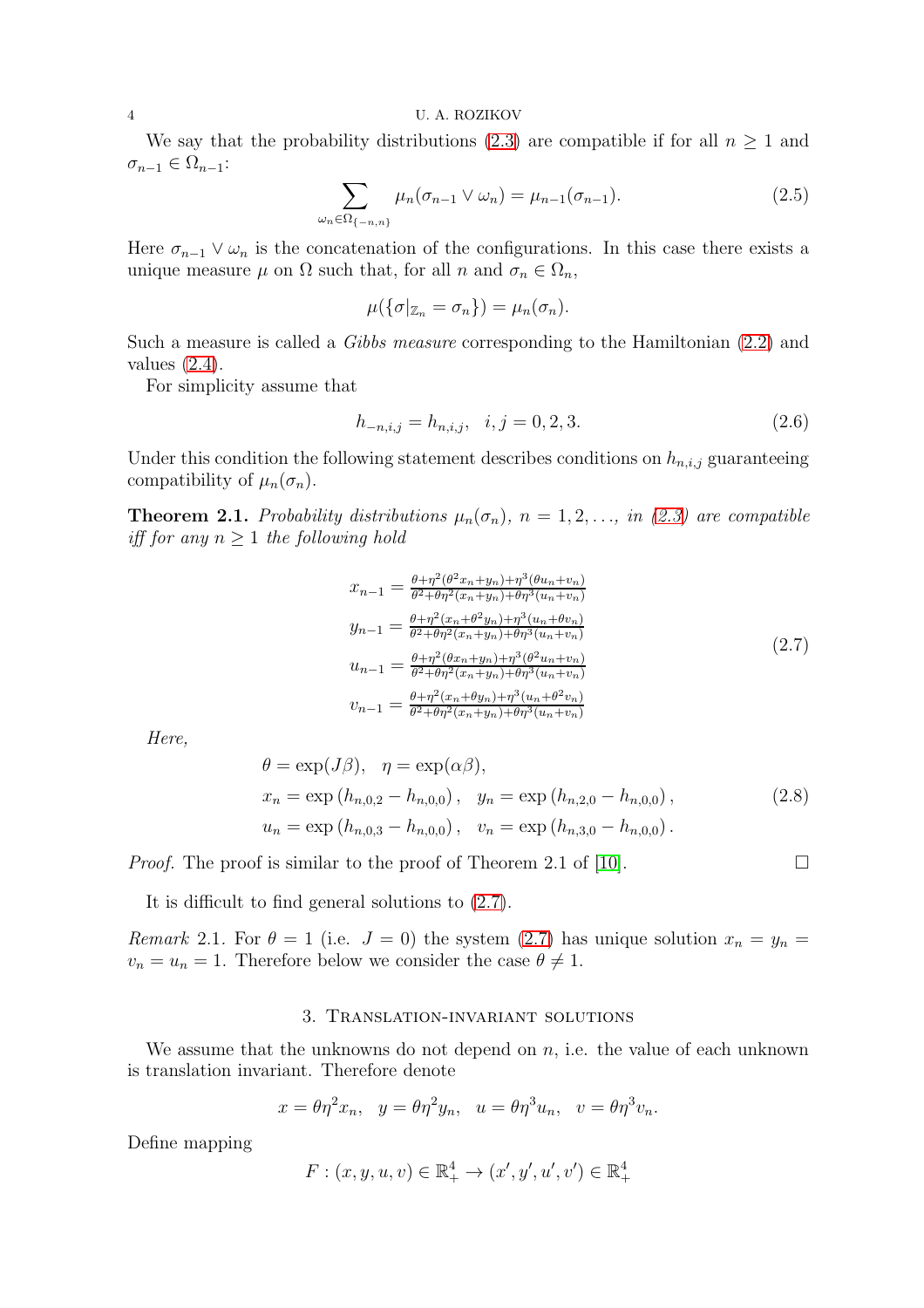as

$$
x' = \eta^2 \cdot \frac{\theta^2 + \theta^2 x + y + \theta u + v}{\theta^2 + x + y + u + v}
$$
  
\n
$$
y' = \eta^2 \cdot \frac{\theta^2 + x + \theta^2 y + u + \theta v}{\theta^2 + x + y + u + v}
$$
  
\n
$$
u' = \eta^3 \cdot \frac{\theta^2 + \theta x + y + \theta^2 u + v}{\theta^2 + x + y + u + v}
$$
  
\n
$$
v' = \eta^3 \cdot \frac{\theta^2 + x + \theta y + u + \theta^2 v}{\theta^2 + x + y + u + v}
$$
\n(3.1)

Then the system  $(2.7)$  is reduced to the finding of fixed points of the mapping  $F$ , i.e., to solving of system  $(x, y, u, z) = F(x, y, u, v)$ .

Denote

$$
M = \{(x, y, u, v) \in \mathbb{R}_+^4 : x = y, u = v\}.
$$

It is easy to see that  $F(M) \subset M$ , i.e. M is invariant with respect to F.

3.1. Solutions in the set  $M$ . Restricting  $F$  on  $M$  the fixed point problem reduced to the following system

<span id="page-4-1"></span>
$$
x = \eta^2 \cdot \frac{\theta^2 + (\theta^2 + 1)x + (\theta + 1)u}{\theta^2 + 2x + 2u}
$$
  

$$
u = \eta^3 \cdot \frac{\theta^2 + (\theta + 1)x + (\theta^2 + 1)u}{\theta^2 + 2x + 2u}.
$$
 (3.2)

From the first equation of this system we get

<span id="page-4-0"></span>
$$
(\eta^2(1+\theta) - 2x)u = 2x^2 + (\theta^2 - \eta^2(1+\theta^2))x - \eta^2\theta^2.
$$
 (3.3)

1) Case:  $\eta^2(1+\theta) - 2x = 0$ . In this case we get  $x = \frac{\eta^2(1+\theta)}{2}$  $\frac{1+\theta}{2}$  and substituting this in the RHS of [\(3.3\)](#page-4-0) we get  $\eta = \sqrt{\frac{\theta}{1+\theta}}$ . Consequently,  $x = x_0 = \frac{\theta}{2}$  $\frac{\theta}{2}$ . For this value of  $\eta$  and x one can explicitly find unique positive value of  $u = u_0(\theta)$ .

Thus for any  $\theta > 0$  and  $\eta = \sqrt{\frac{\theta}{1+\theta}}$  there exists unique solution  $(x_0, u_0)$  for  $(3.2)$ . 2) Case:  $\eta^2(1+\theta) - 2x \neq 0$ .

<span id="page-4-3"></span>
$$
u = u(x) := \frac{2x^2 + (\theta^2 - \eta^2(1 + \theta^2))x - \eta^2\theta^2}{\eta^2(1 + \theta) - 2x}.
$$
\n(3.4)

Substituting this in the second equation of [\(3.2\)](#page-4-1) we get

<span id="page-4-4"></span>
$$
Ax^3 + Bx^2 + Cx + D = 0,\t(3.5)
$$

where

$$
A = 4(1 - \eta),
$$
  
\n
$$
B = 2[(\eta^3 - \eta^2 - \eta + 1)\theta^2 + (2\eta^3 - \eta - 1)\theta + \eta^2(3\eta - 1)],
$$
  
\n
$$
C = (-\eta^5 + \eta^3 + \eta^2 - 1)\theta^3 + (-2\eta^5 + 4\eta^3 - 2\eta^2)\theta^2 + (-3\eta^5 + \eta^3 + \eta^2)\theta - 2\eta^5,
$$
  
\n
$$
D = \eta^2\theta^2(\theta - \eta^3(1 + \theta)).
$$

All of the roots of the cubic equation can be found<sup>[4](#page-4-2)</sup>. We are interested in positive solutions,  $x_i = x_i(\theta, \eta)$  of the cubic equation. Moreover, the corresponding  $u(x_i)$ defined in [\(3.4\)](#page-4-3) should be positive too. Thus condition for parameters  $(\theta, \eta) \in \mathbb{R}^2_+$  of the existence of positive solutions can be explicitly written  $x_i(\theta, \eta) > 0$ ,  $u(x_i) > 0$ . But the explicit solutions of the cubic equation have some bulky formulas, therefore we do not present the solution here. Instead we consider some concrete cases:

<span id="page-4-2"></span><sup>4</sup>https://en.wikipedia.org/wiki/Cubic−equation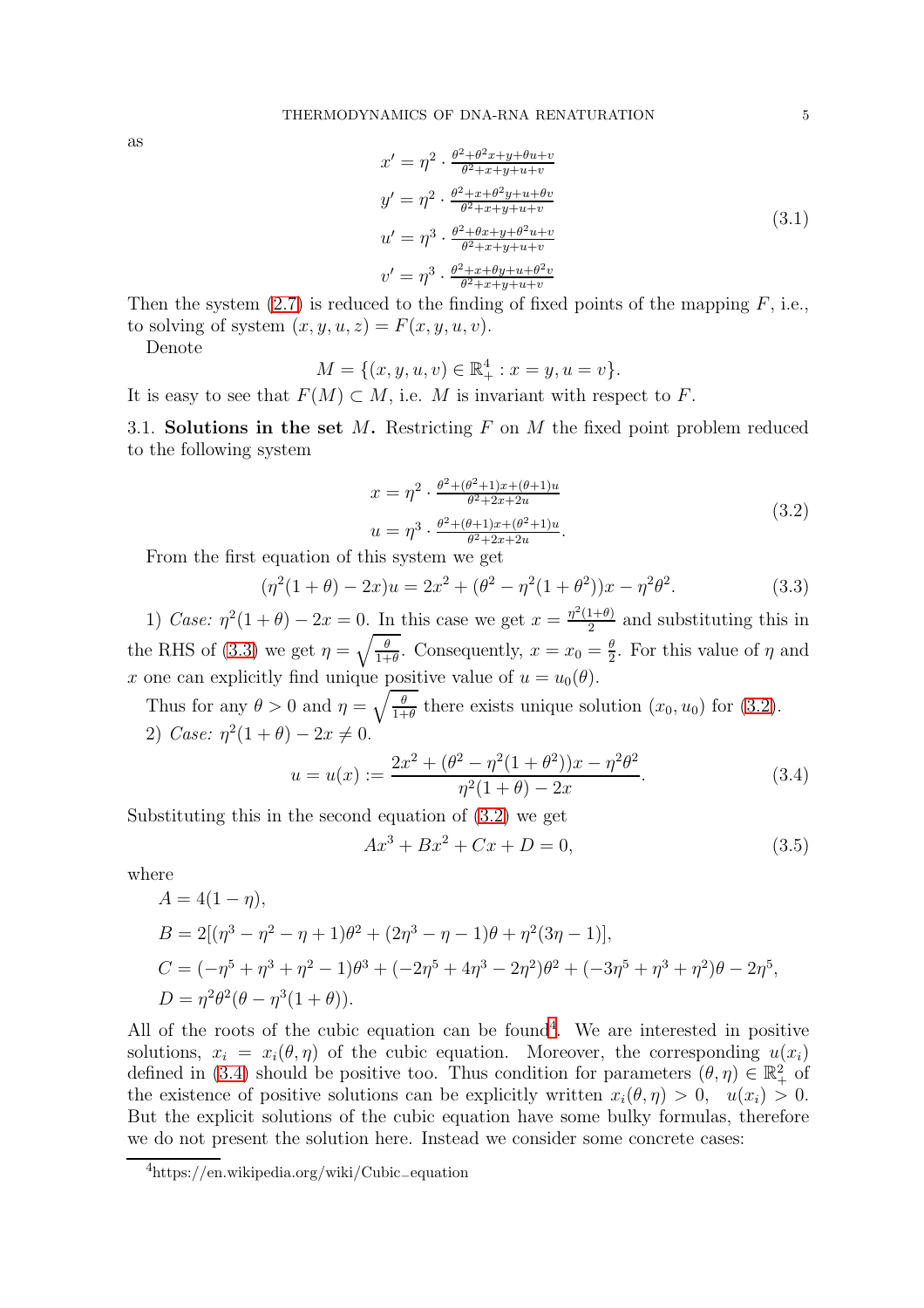6 U. A. ROZIKOV

3) In the above-mentioned case 1) we solved the first equation of the system [\(3.2\)](#page-4-1) with respect to  $u$ . Doing similar argument starting from the second equation of  $(3.2)$ and solving it with respect to x one gets  $u = u_1 = \frac{\theta}{2}$  $\frac{\theta}{2}$ , if  $\eta = \sqrt[3]{\frac{\theta}{1+\theta}}$ . Corresponding to  $u_1$  one can explicitly find unique positive value of  $x = x_1(\theta)$ . Thus for any  $\theta > 0$  and  $\eta = \sqrt[3]{\frac{\theta}{1+\theta}}$  we can explicitly give unique solution  $(x_1, u_1)$  of  $(3.2)$ .

4) Case:  $\eta = 1$ . In this case the cubic equation is reduced to quadratic equation, which has unique positive solution:

$$
x_2 = x_2(\theta) := \frac{1}{8}(\theta + 2 + \sqrt{17\theta^2 + 4\theta + 4}).
$$

Corresponding  $u_2 = u(x_2(\theta))$  is also positive. Note that  $x_2(\theta)$  and  $u_2(\theta)$  have value + $\infty$  (resp. 1/2) if  $\theta \to \infty$  (resp.  $\theta \to 0$ ).

Thus in the case  $\eta = 1$  the system [\(3.2\)](#page-4-1) has unique solution  $(x_2, u_2)$ .

5) Several numerical analysis show that for  $\eta \neq 1$  again we have unique solution (see Fig. [2](#page-5-0) and [3\)](#page-6-0).



<span id="page-5-0"></span>FIGURE 2. The graph of cubic polynomial [\(3.5\)](#page-4-4) for  $\theta = 2$ ,  $\eta = 1.2$ . In this case there are two positive roots of the polynomial, which approximately:  $x_1 = 2.43547$ ,  $x_2 = 14.72382$  (the negative solution: -0.63929).

3.2. Solutions in the set  $\mathbb{R}^2_+ \setminus M$ . Recall that  $F(x, y, u, v) = (x, y, u, v)$  has the form

<span id="page-5-1"></span>
$$
x = \eta^2 \cdot \frac{\theta^2 + \theta^2 x + y + \theta u + v}{\theta^2 + x + y + u + v}
$$
  
\n
$$
y = \eta^2 \cdot \frac{\theta^2 + x + \theta^2 y + u + \theta v}{\theta^2 + x + y + u + v}
$$
  
\n
$$
u = \eta^3 \cdot \frac{\theta^2 + \theta x + y + \theta^2 u + v}{\theta^2 + x + y + u + v}
$$
  
\n
$$
v = \eta^3 \cdot \frac{\theta^2 + x + \theta y + u + \theta^2 v}{\theta^2 + x + y + u + v}
$$
  
\n(3.6)

Subtracting from the first equation of this system the second one (resp. from the third equation of the last one) we get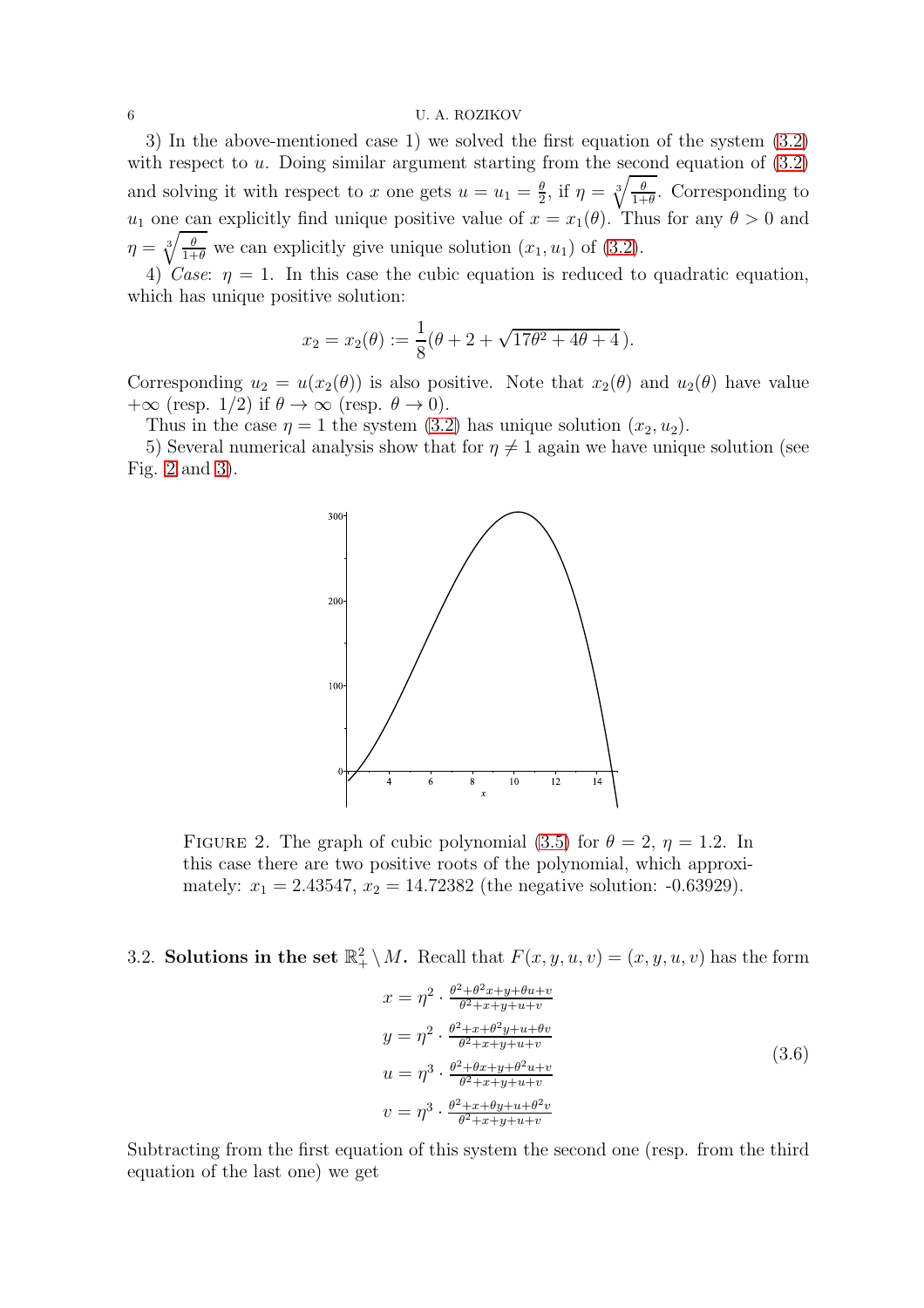

<span id="page-6-0"></span>FIGURE 3. The graph of function u defined in [\(3.4\)](#page-4-3) for  $\theta = 2$ ,  $\eta = 1.2$ on [2.4, 14.73], which contains both positive roots shown in Fig[.2.](#page-5-0) Thus only one  $u_1 = u(x_1)$  is positive.

<span id="page-6-1"></span>
$$
x - y = L \cdot [(\theta - \theta^{-1})(x - y) + (1 - \theta^{-1})(u - v)]
$$
  

$$
u - v = \eta L \cdot [(1 - \theta^{-1})(x - y) + (\theta - \theta^{-1})(u - v)],
$$
\n(3.7)

where

$$
L \equiv L(x, y, u, v) = \eta^2 \cdot \frac{\theta}{\theta^2 + x + y + u + v}.
$$

Recall that  $\theta \neq 1$ .

<span id="page-6-2"></span>**Lemma 3.3.** If  $(x, y, u, v)$  is a solution to system [\(3.6\)](#page-5-1) then  $x = y$  iff  $u = v$ .

*Proof.* Since  $L > 0$ ,  $\theta \neq 1$ , if  $x = y$  then from the first equation of [\(3.7\)](#page-6-1) we get  $u = v$ .<br>If  $u = v$  then from the second equation of (3.7) we get  $x = v$ . If  $u = v$  then from the second equation of [\(3.7\)](#page-6-1) we get  $x = y$ .

Assume  $x \neq y$ . Then find  $u - v$  from the first equation of [\(3.7\)](#page-6-1) and substituting it in the second equation we obtain

<span id="page-6-3"></span>
$$
(\theta - 1)^2 (\theta + 2)\eta L^2 - (1 + \eta)(\theta^2 - 1)L + \theta = 0.
$$
 (3.8)

**Theorem 3.1.** The system [\(3.6\)](#page-5-1) does not have any solution in  $\mathbb{R}^2_+ \setminus M$ .

*Proof.* From Lemma [3.3](#page-6-2) it follows that in  $\mathbb{R}^2_+ \setminus M$  may only exist solutions with  $x \neq y$ and  $u \neq v$ . Therefore we denote  $t = \frac{u-v}{x-y}$  $\frac{u-v}{x-y}$ .

Case 1:  $t > 0$ . Assuming  $t > 0$  from [\(3.7\)](#page-6-1) we get

<span id="page-6-4"></span>
$$
t = \eta \cdot \frac{1 + (1 + \theta)t}{1 + \theta + t} \iff t^2 + (1 - \eta)(1 + \theta)t - \eta = 0.
$$
 (3.9)

The last equation has unique positive root:

$$
t_1 = \frac{1}{2}((\eta - 1)(1 + \theta) + \sqrt{[(\eta - 1)(1 + \theta)]^2 + 4\eta}).
$$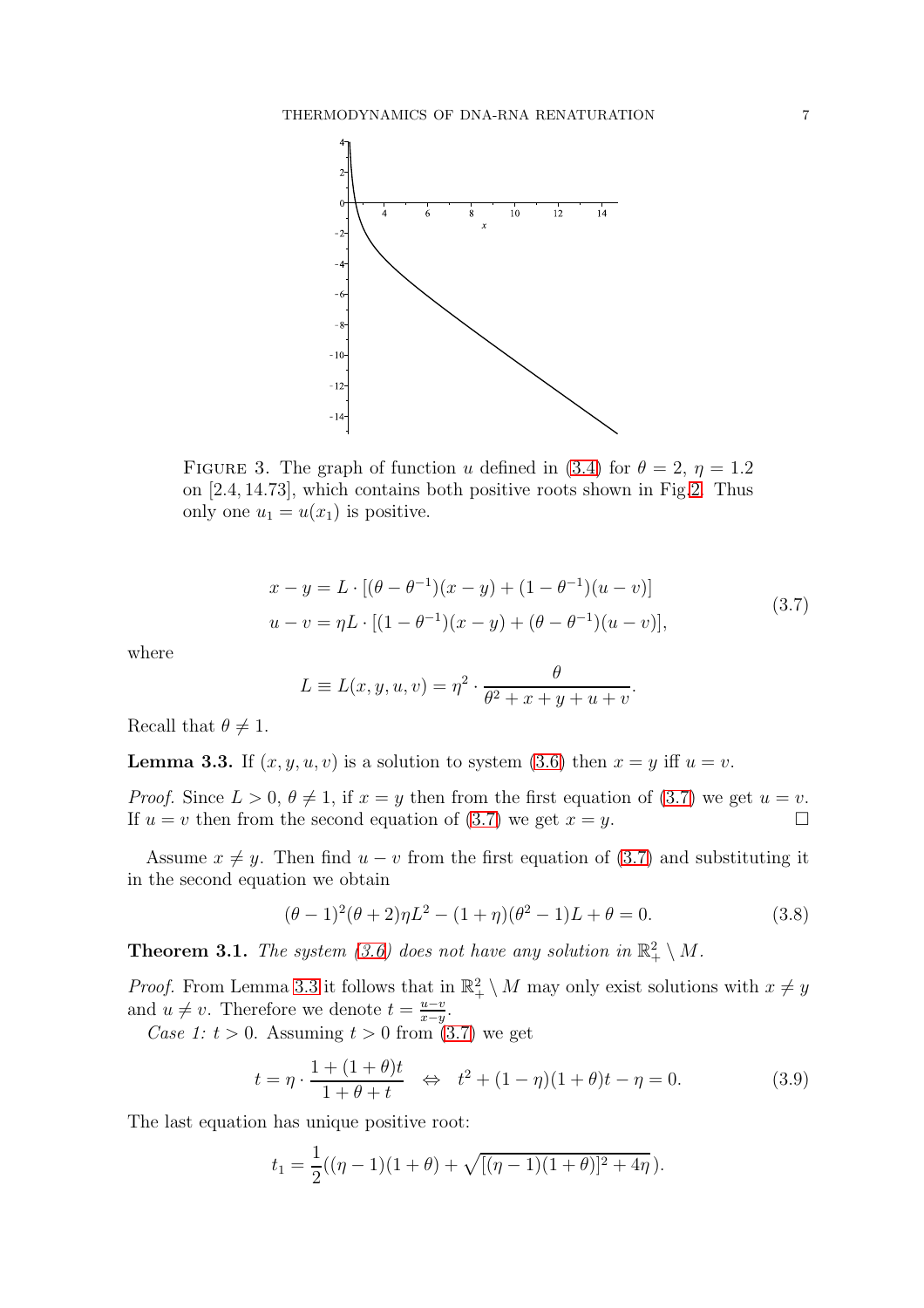Thus  $u - v = t_1 \cdot (x - y)$ . Using this from the first equation of [\(3.7\)](#page-6-1) we get

$$
1 = L \cdot [(\theta - \theta^{-1}) + (1 - \theta^{-1})t_1] \iff L = \frac{\eta^2 \theta}{\theta^2 + x + y + u + v} = \frac{\theta}{(\theta - 1)(1 + \theta + t_1)}.
$$
\n(3.10)

One can see that  $L$  satisfies  $(3.8)$ .

By the last formula we get

<span id="page-7-0"></span>
$$
x = B \cdot [\theta + \theta x + \theta^{-1} y + u + \theta^{-1} v]
$$
  
\n
$$
y = B \cdot [\theta + \theta^{-1} x + \theta y + \theta^{-1} u + v]
$$
  
\n
$$
u = \eta B \cdot [\theta + x + \theta^{-1} y + \theta u + \theta^{-1} v]
$$
  
\n
$$
v = \eta B \cdot [\theta + \theta^{-1} x + y + \theta^{-1} u + \theta v],
$$
\n(3.11)

.

where the constant  $B$  is

$$
B = B(\theta, \eta) = \frac{\theta}{(\theta - 1)(1 + \theta + t_1)}
$$

Case 1.1.:  $\theta$  < 1. It is clear that (3.[11\)](#page-7-0) does not have any positive solution if  $\theta$  < 1 (because in this case  $B < 0$ ).

Case 1.2.:  $\theta > 1$ . In this case the system is a linear system of equation of the form  $Mv = b$ , where

$$
\mathbf{M} = \begin{pmatrix} A & 1 & \theta & 1 \\ 1 & A & 1 & \theta \\ \theta & 1 & C & 1 \\ 1 & \theta & 1 & C \end{pmatrix}, \ A = \theta^2 - \frac{\theta}{B}, \ C = \theta^2 - \frac{\theta}{\eta B}, \ \mathbf{v} = \begin{pmatrix} x \\ y \\ u \\ u \end{pmatrix}, \ \mathbf{b} = -\theta^2 \begin{pmatrix} 1 \\ 1 \\ 1 \\ 1 \end{pmatrix}.
$$
\n
$$
(3.12)
$$

We are interested in positive solutions of the system. By this system of linear equations we get

<span id="page-7-1"></span>
$$
t_1 = \frac{u - v}{x - y} = \frac{1 - A}{\theta - 1} = \frac{\theta - 1}{1 - C} \iff AC = A + C + \theta^2 - 2\theta.
$$
 (3.13)

Using formula of  $A, C$  and  $t_1$  one can see that  $(3.13)$  is satisfied. Moreover, we have

$$
\det(\mathbf{M}) = (AC + A + C - \theta^2 - 2\theta)(AC - A - C - \theta^2 - 2\theta). \tag{3.14}
$$

In case det(M)  $\neq 0$  the system  $Mv = b$  has unique solution with  $x = y$  and  $u = v$ . To have its other solutions (with the condition  $x \neq y$  and  $u \neq v$ ) we need to the condition  $det(\mathbf{M}) = 0$  which by [\(3.13\)](#page-7-1) is satisfied and rank( $\mathbf{M}$ ) = 3. Solving the linear system  $Mv = b$ , under condition [\(3.13\)](#page-7-1), we explicitly obtain infinitely many solutions:

$$
x = -\frac{(\theta^2 + v)t_1 + v}{t_1(1 + t_1)}, \quad y = \frac{v}{t_1}, \quad u = -\frac{(\theta^2 + v)t_1 + v}{1 + t_1}, \quad v > 0.
$$
 (3.15)

Thus  $x < 0$  and  $u < 0$ , i.e., there is no positive solution  $x \neq y$  and  $u \neq v$ .

Case 2:  $t < 0$ . In this case from [\(3.9\)](#page-6-4) we get unique negative root:

$$
t = t_2 = \frac{1}{2}((\eta - 1)(1 + \theta) - \sqrt{[(\eta - 1)(1 + \theta)]^2 + 4\eta}).
$$

Thus  $u - v = t_2 \cdot (x - y)$ . Using this from the first equation of [\(3.7\)](#page-6-1) we get  $1 = L \cdot [(\theta - \theta^{-1}) + (1 - \theta^{-1})t_2] \iff \theta = L \cdot (\theta - 1)(1 + \theta + t_2).$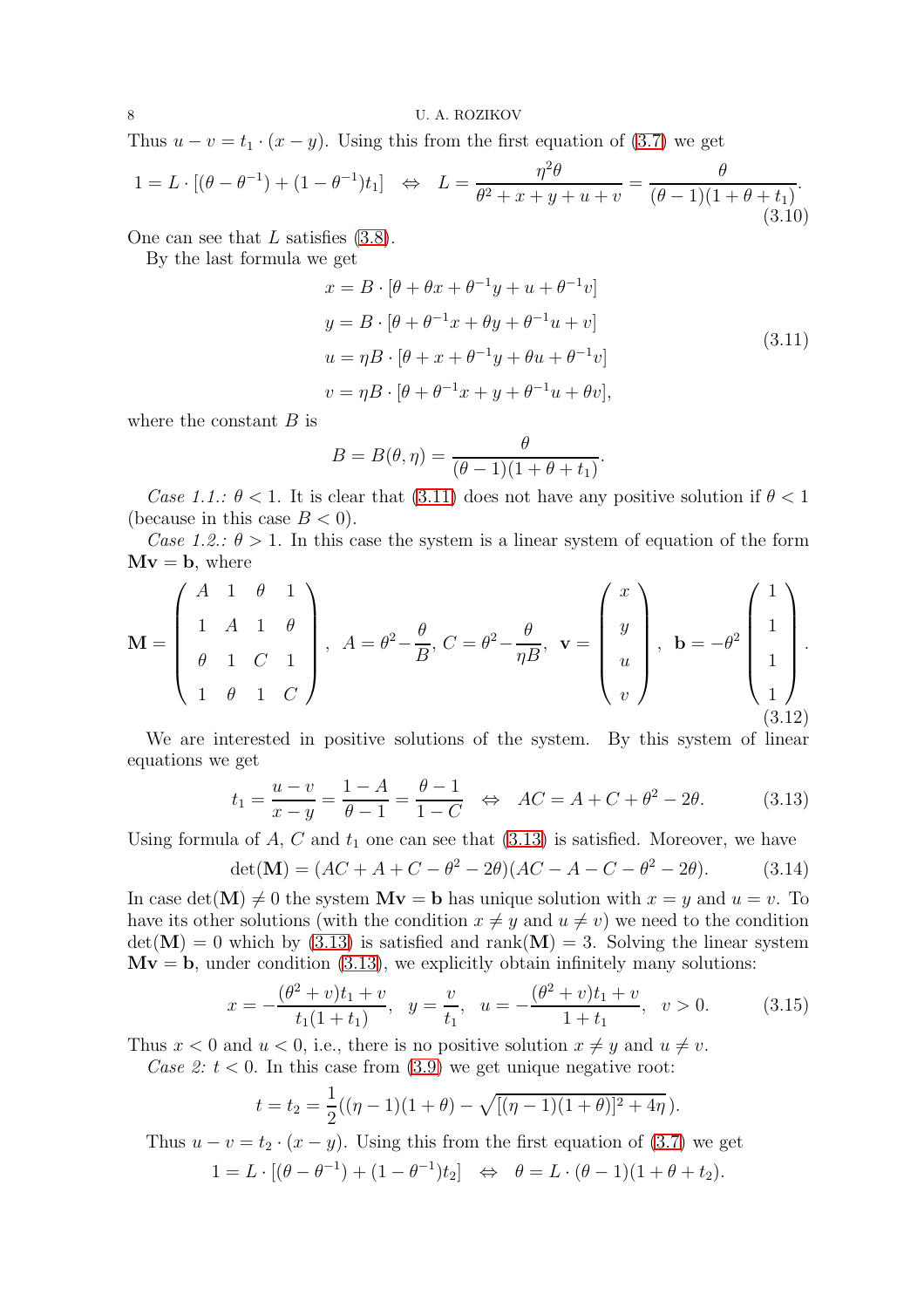### THERMODYNAMICS OF DNA-RNA RENATURATION 9

In the last equality, since  $\theta > 0$  and  $L > 0$ , it is necessary that  $(\theta - 1)(1 + \theta + t_2) > 0$ . It is easy to see that  $t_2 > -1 - \theta$ . Consequently, the system may have solution only for  $\theta > 1$ . Therefore we have

$$
\frac{\eta^2 \theta}{\theta^2 + x + y + u + v} = \frac{\theta}{(\theta - 1)(1 + \theta + t_2)}.
$$
\n(3.16)

By the last formula we get

<span id="page-8-0"></span>
$$
x = B_2 \cdot [\theta + \theta x + \theta^{-1} y + u + \theta^{-1} v]
$$
  
\n
$$
y = B_2 \cdot [\theta + \theta^{-1} x + \theta y + \theta^{-1} u + v]
$$
  
\n
$$
u = \eta B_2 \cdot [\theta + x + \theta^{-1} y + \theta u + \theta^{-1} v]
$$
  
\n
$$
v = \eta B_2 \cdot [\theta + \theta^{-1} x + y + \theta^{-1} u + \theta v],
$$
\n(3.17)

where the constant  $B_2$  is

$$
B_2 = B_2(\theta, \eta) = \frac{\theta}{(\theta - 1)(1 + \theta + t_2)}.
$$

Thus for  $\theta > 1$  the system is a linear system of equation of the form  $Nv = b$  where

$$
\mathbf{N} = \begin{pmatrix} A_2 & 1 & \theta & 1 \\ 1 & A_2 & 1 & \theta \\ \theta & 1 & C_2 & 1 \\ 1 & \theta & 1 & C_2 \end{pmatrix}, A_2 = \theta^2 - \frac{\theta}{B_2}, C_2 = \theta^2 - \frac{\theta}{\eta B_2}, \mathbf{v} = \begin{pmatrix} x \\ y \\ u \\ v \end{pmatrix}, \mathbf{b} = -\theta^2 \begin{pmatrix} 1 \\ 1 \\ 1 \\ 1 \end{pmatrix}
$$
(3.18)

To have a positive solution of this system it is necessary that

$$
A_2 = \theta^2 - \frac{\theta}{B_2} < 0, \ C_2 = \theta^2 - \frac{\theta}{\eta B_2} < 0.
$$

But we have

$$
A_2 = \theta^2 - \frac{\theta}{B_2} < 0 \quad \Leftrightarrow \quad \theta - \frac{\theta - 1}{\theta} (1 + \theta + t_2) < 0 \quad \Leftrightarrow \quad 1 < (\theta - 1)t_2.
$$

The last equality does not hold because  $\theta > 1$  and  $t_2 < 0$ . Thus in the case  $t < 0$ the system [\(3.17\)](#page-8-0) does not have any positive solution. This completes the proof of theorem.  $\Box$ 

## 4. Gibbs measures: Conditions of DNA-RNA renaturation

Let  $\mu$  be the Gibbs measure corresponding to a solution  $(x, y, u, v)$  of the system [\(3.6\)](#page-5-1).

The measure  $\mu$  defines joint distribution

$$
\mu\Big(\sigma(n) = (d_n, r_n), \sigma(n+1) = (d_{n+1}, r_{n+1})\Big) =
$$
  

$$
\frac{1}{Z} \exp\Big(J\beta\big(\delta(d_n, d_{n+1}) + \delta(r_n, r_{n+1})\big) + \sum_{m \in \{n, n+1\}} [\alpha\beta(d_m + r_m) + h_{m, d_m, r_m}]\Big),
$$

where  $Z$  is normalizing factor.

From this, the relation between the solutions  $(x, y, u, v)$  and the transition matrix for the associated Markov chain is obtained from the formula of the conditional probability. The transition matrix of this Markov chain is defined as follows

.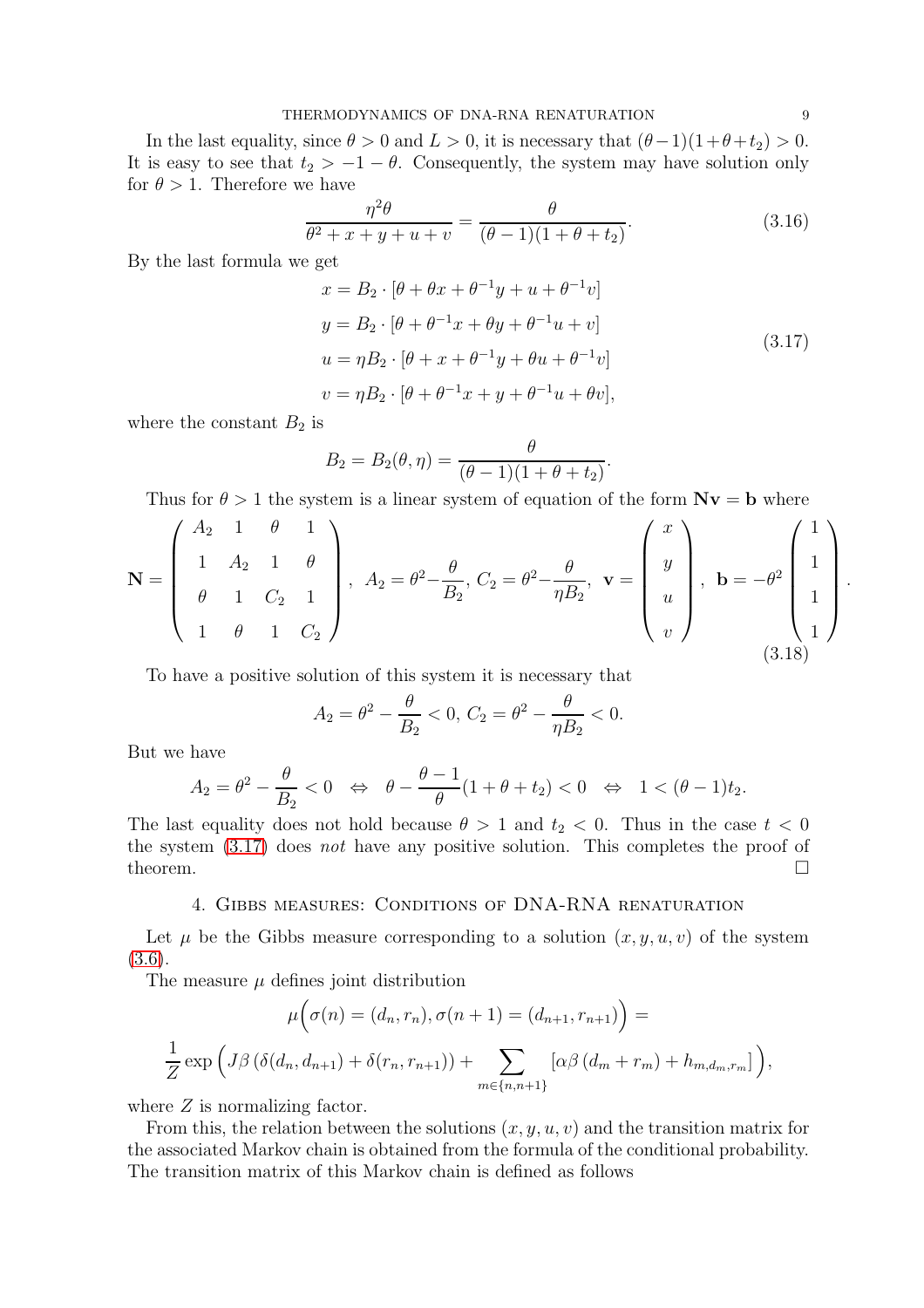<span id="page-9-0"></span>
$$
\mathbb{P} = (P_{ij})_{i,j=1,\hat{2},\dots,\hat{5}} = \begin{pmatrix} \frac{\theta^2}{Z_1} & \frac{x}{Z_1} & \frac{y}{Z_1} & \frac{u}{Z_1} & \frac{v}{Z_1} \\ \frac{\theta}{Z_2} & \frac{\theta x}{Z_2} & \frac{\theta^{-1}y}{Z_2} & \frac{u}{Z_2} & \frac{\theta^{-1}v}{Z_2} \\ \frac{\theta}{Z_3} & \frac{\theta^{-1}x}{Z_3} & \frac{\theta y}{Z_3} & \frac{\theta^{-1}u}{Z_3} & \frac{v}{Z_3} \\ \frac{\theta}{Z_4} & \frac{x}{Z_4} & \frac{\theta^{-1}y}{Z_4} & \frac{\theta u}{Z_4} & \frac{\theta^{-1}v}{Z_4} \\ \frac{\theta}{Z_5} & \frac{\theta^{-1}x}{Z_5} & \frac{y}{Z_5} & \frac{\theta^{-1}u}{Z_5} & \frac{\theta v}{Z_5} \end{pmatrix},
$$
\n(4.1)

where

<span id="page-9-1"></span>
$$
\hat{1} = (0,0), \quad \hat{2} = (0,2), \quad \hat{3} = (2,0), \quad \hat{4} = (0,3), \quad \hat{5} = (3,0);
$$
\n
$$
Z_1 = \theta^2 + x + y + u + v, \quad Z_2 = \theta + \theta x + \theta^{-1} y + u + \theta^{-1} v,
$$
\n
$$
(4.2)
$$

$$
Z_3 = \theta + \theta^{-1}x + \theta y + \theta^{-1}u + v, \quad Z_4 = \theta + x + \theta^{-1}y + \theta u + \theta^{-1}v, \quad Z_5 = \theta + \theta^{-1}x + y + \theta^{-1}u + \theta v,
$$

and  $(x, y, u, v)$  a solution of system [\(3.6\)](#page-5-1) (which depends on both parameters  $\theta$  and  $\eta$ ).

Since  $\mathbb P$  is a positive stochastic matrix there exists unique probability vector  $\pi =$  $(\pi_1, \ldots, \pi_5)$  which satisfies the system of linear equations  $\pi \mathbb{P} = \pi$  (i.e.  $\pi$  is stationary distribution). Note that this linear system can be explicitly solved. Its solution  $\pi$ depends on both parameters  $\theta$  and  $\eta$  subject to the constraint that elements must sum to 1. But coordinates of the vector  $\pi$  has a bulky form. Therefore we do not present it here.

The following is a consequence of known (see p. 55 of [\[4\]](#page-10-14)) ergodic theorem for positive stochastic matrices.

<span id="page-9-2"></span>**Theorem 4.1.** For the matrix  $\mathbb{P}$  defined in [\(4.1\)](#page-9-0) and its stationary distribution  $\pi$  the following holds

$$
\lim_{n\to\infty} X\mathbb{P}^n = \pi
$$

for all initial probability vector X.

Recall  $r_i = 0$  means that RNA does not renature DNA at level  $i \in \mathbb{Z}$ .

Thus for a given DNA and RNA we say that the RNA (virus) do not destroy the DNA if for any  $\epsilon > 0$  there exists  $N \geq 1$  such that for any  $n \geq N$  the following inequality holds

$$
\mu(\Omega_n^0) > 1 - \epsilon,
$$

where  $\mu$  is Gibbs measure corresponding to a solution of system [\(2.7\)](#page-3-0) and

$$
\Omega_n^0 = \{\sigma_n = \{(d_i, r_i)\} \in \Omega_n : r_i = 0, \forall i \in \mathbb{Z}_n\}.
$$

Note that each element of  $\Omega_n^0$  defines a DNA, which has thermodynamic behavior.

For the measure corresponding to a solution  $(x, y, u, v)$  of system [\(3.6\)](#page-5-1) we have (Markov measure):

$$
\mu(\Omega_n^0) = \sum_{\sigma_n \in \Omega_n^0} \pi_{\sigma(-n)} \prod_{i=-n}^n P_{\sigma(i), \sigma(i+1)},
$$

where  $\pi_{\sigma(-n)} \in {\pi_1, \ldots, \pi_5}$  (a coordinate of the stationary distribution) and  $P_{\sigma(i), \sigma(i+1)} \in$  $\{P_{\hat{i},\hat{j}}:$  with odd  $i, j\}$  see [\(4.2\)](#page-9-1).

For a given solution  $(x, y, u, v)$  corresponding to it value  $\mu(\Omega_n^0)$  depends only on parameters  $\theta, \eta$  and n, i.e.  $\mu_n(\theta, \eta) := \mu(\Omega_n^0)$ . Using explicit formula of solution  $(x, y, u, v)$  one can explicitly calculate  $\mu_n(\theta, \eta)$ . But it will have a bulky form.